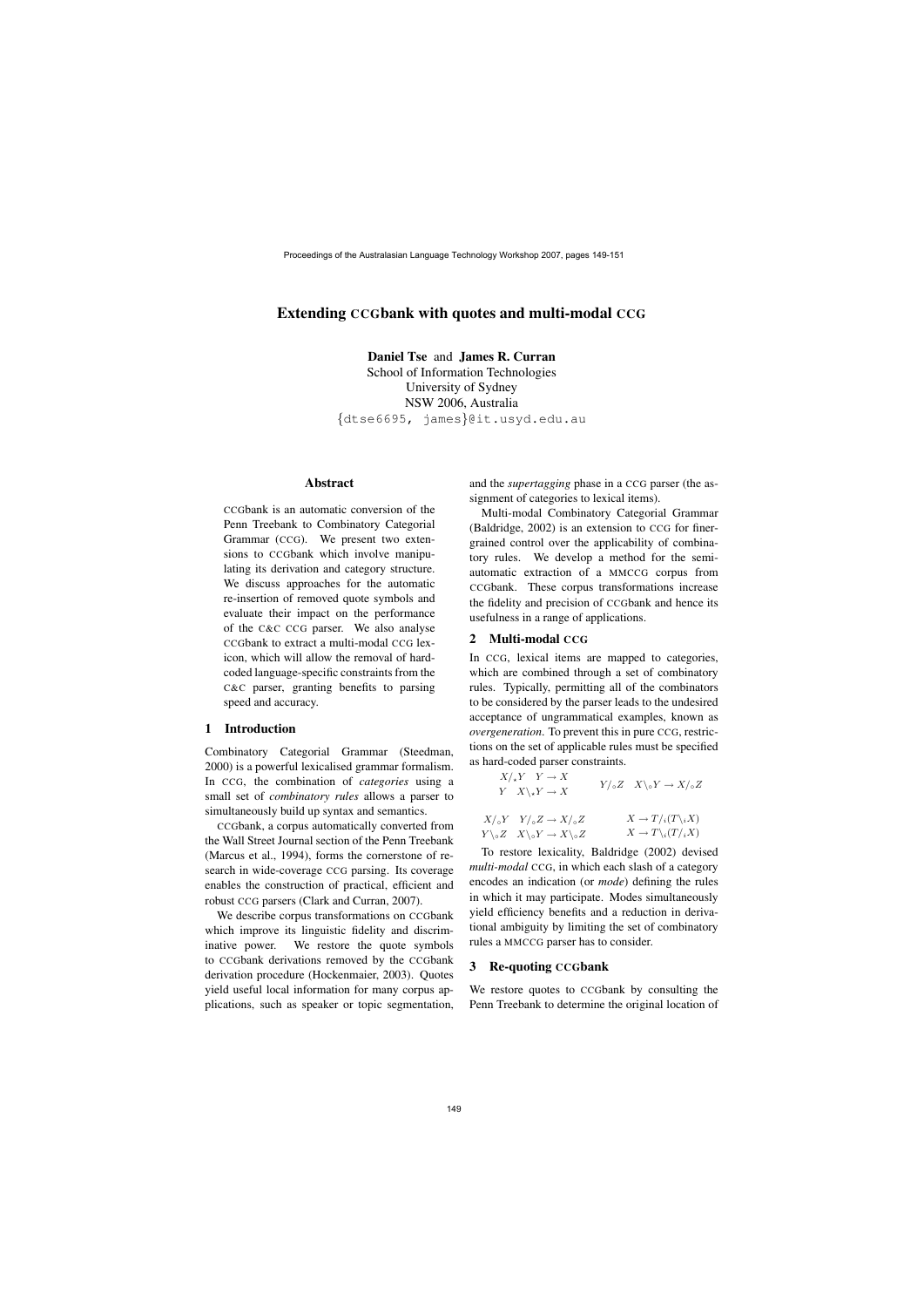the opening and/or closing quote. Having found the corresponding leaf in the CCGbank derivation, we ascend to its parent as long as the leaves of its subtree contain strictly a sequence of tokens which were originally between quotes in the text. We splice in the quote below the node at which this condition is no longer true, so that the re-inserted quote leaf dominates the text that it quotes.

We correctly reinstate quotes in 8477 of the 8677 derivations (97.7%) originally containing quotes. We evaluate the re-quoted CCGbank on the C&C CCG parser (Clark and Curran, 2007).

| Corpus     | Labelled $F$ | Supertagger acc |
|------------|--------------|-----------------|
| $C&C$ orig | 85.12\%      | 93.05%          |
| Re-quoted  | 85.03%       | 93.18%          |

### Figure 1: C&C evaluation

As per our hypothesis, the extra local information provided by the presence of quotes slightly increases supertagging accuracy. However, there is a small tradeoff against parser accuracy, due to the additional complexity the re-added quotes entail.

#### 4 Multi-modal CCG

A simple approach to mode annotation is to examine each slash of each category occurring in CCGbank. If a given slash is *consumed* by a given rule with a proportion  $\alpha$  of total cases, then we assign that slash a mode ( $\star$ ,  $\approx$ ,  $\circ$ ) compatible with that rule. The *null mode*  $(\infty)$  permits no rules, allowing us to mark a category such as  $S[pt] \backslash NP$ , whose slash is never directly consumed.

The problem with this automated approach is sparseness: rarely attested rules can nevertheless contribute to legitimate analyses. We address this by performing manual annotation on those slashes consumed often by the more powerful composition rules, while relying on our frequency cutoff criterion to assign the application-only and null modes.

There are two outcomes in annotating a given CCG category with modes: for each slash, we either assign the least permissive mode that preserves the vast majority of CCGbank derivations, or else we discover that a given CCG category corresponds to two or more MMCCG categories differing by mode.

We give an example of the additional fine-grained control provided by MMCCG, allowing us to make a grammaticality distinction previously impossible to specify lexically in CCG. The adverbs *freely* and *evidently* belong to the classes *VP adverb* and *sentential adverb*, respectively. The former are characterised by their ability to undergo a degree of shifting unavailable to the latter.

- (1) Adverbs permute within their phrase *freely*.
- (2) Adverbs permute *freely* within their phrase.
- (3) He knows some judo *evidently*.
- (4) \*He knows *evidently* some judo.

This distinction cannot be made in CCG, because both *freely* and *evidently* share the structural category  $(S\backslash NP)\backslash (S\backslash NP)$ . However, the additional derivational control of MMCCG allows us to partition the VP and sentential adverbs. In particular, the VP adverbs would carry a category  $(S\setminus NP)\setminus_{\circ}(S\setminus NP)$ , the mode  $\circ$  permitting the use of the combinatory rules of composition which enable a CCG analysis of movement, while the sentential adverbs would receive the category  $(S\backslash NP)\backslash (S\backslash NP)$ , the  $mode \star only$  permitting the non-associative and nonpermutative rules of application. A further benefit of moving these distinctions into the lexicon is that we can make these grammaticality distinctions with the granularity of lexical items.

## 5 Conclusion

We have described two transformations on CCGbank, which enhance and extend its utility as a CCG corpus. We have produced a CCGbank of greater fidelity through an algorithm for re-instating quote symbols removed during its corpus conversion process, demonstrated the role of multi-modal CCG in addressing overgeneration inherent in pure CCG, and described a strategy for the generation of a MMCCG corpus. We have considered automatic and manual strategies for the annotation of a MMCCG corpus, and justify our chosen solution of a compromise between them. The focus of our work is now to refine the corpus obtained, and implement a full MMCCG parser.

Through the generation of a multi-modal version of CCGbank, we have the potential for more accurate, and at the same time more efficient widecoverage CCG parsing.